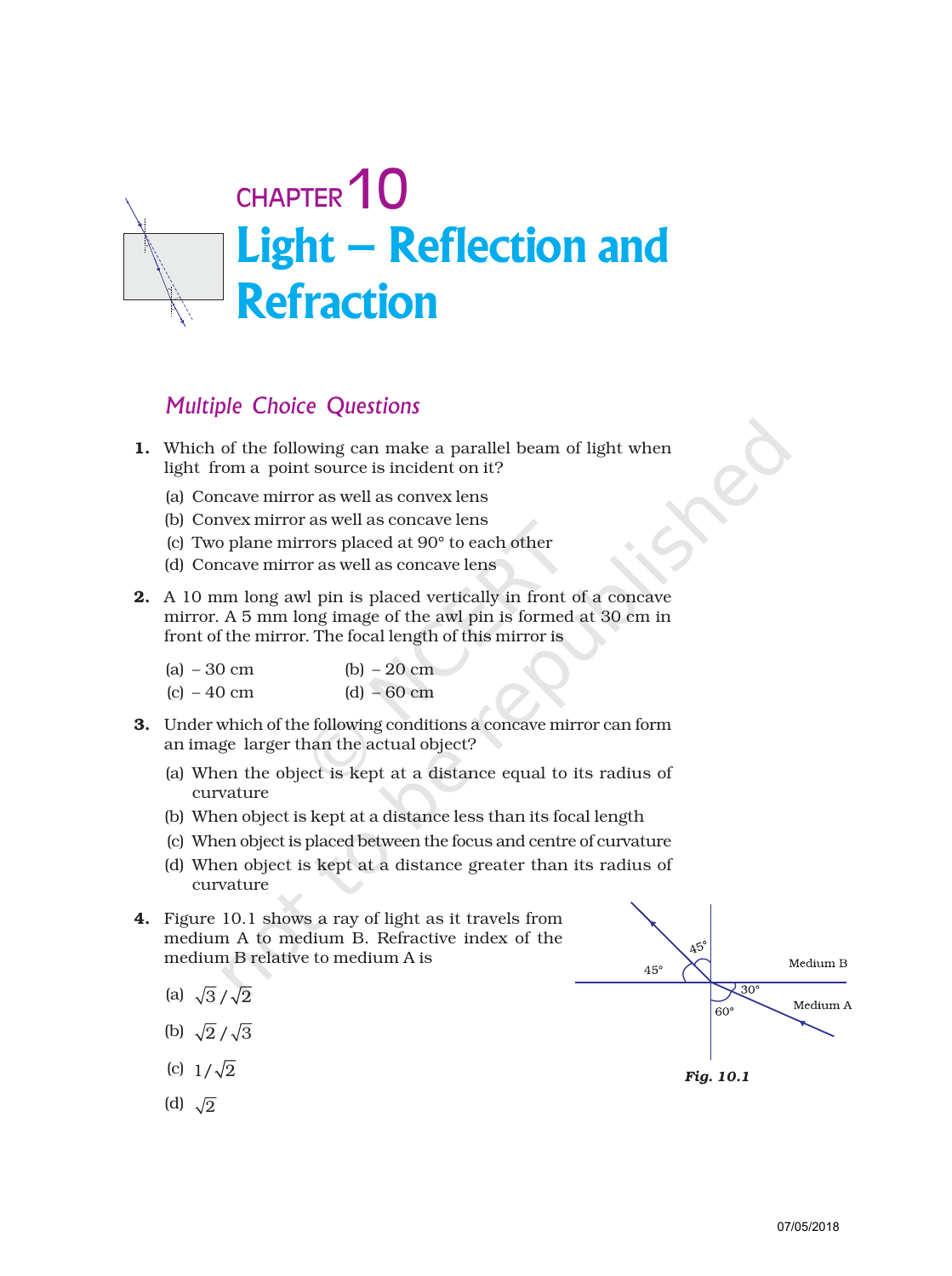





*Fig. 10.3*



*Fig. 10.4*

- 5. A light ray enters from medium A to medium B as shown in Figure 10.2. The refractive index of medium B relative to A will be
	- (a) greater than unity
	- (b) less than unity
	- (c) equal to unity
	- (d) zero
- 6. Beams of light are incident through the holes A and B and emerge out of box through the holes C and D respectively as shown in the Figure10.3. Which of the following could be inside the box?
	- (a) A rectangular glass slab
	- (b) A convex lens
	- (c) A concave lens
	- (d) A prism

7. A beam of light is incident through the holes on side A and emerges out of the holes on the other face of the box as shown in the Figure 10.4. Which of the following could be inside the box?

- (a) Concave lens
- (b) Rectangular glass slab
- (c) Prism
- (d) Convex lens

#### 8. Which of the following statements is true?

- (a) A convex lens has 4 dioptre power having a focal length 0.25 m
- (b) A convex lens has –4 dioptre power having a focal length 0.25 m
- (c) A concave lens has 4 dioptre power having a focal length 0.25 m
- (d) A concave lens has –4 dioptre power having a focal length 0.25 m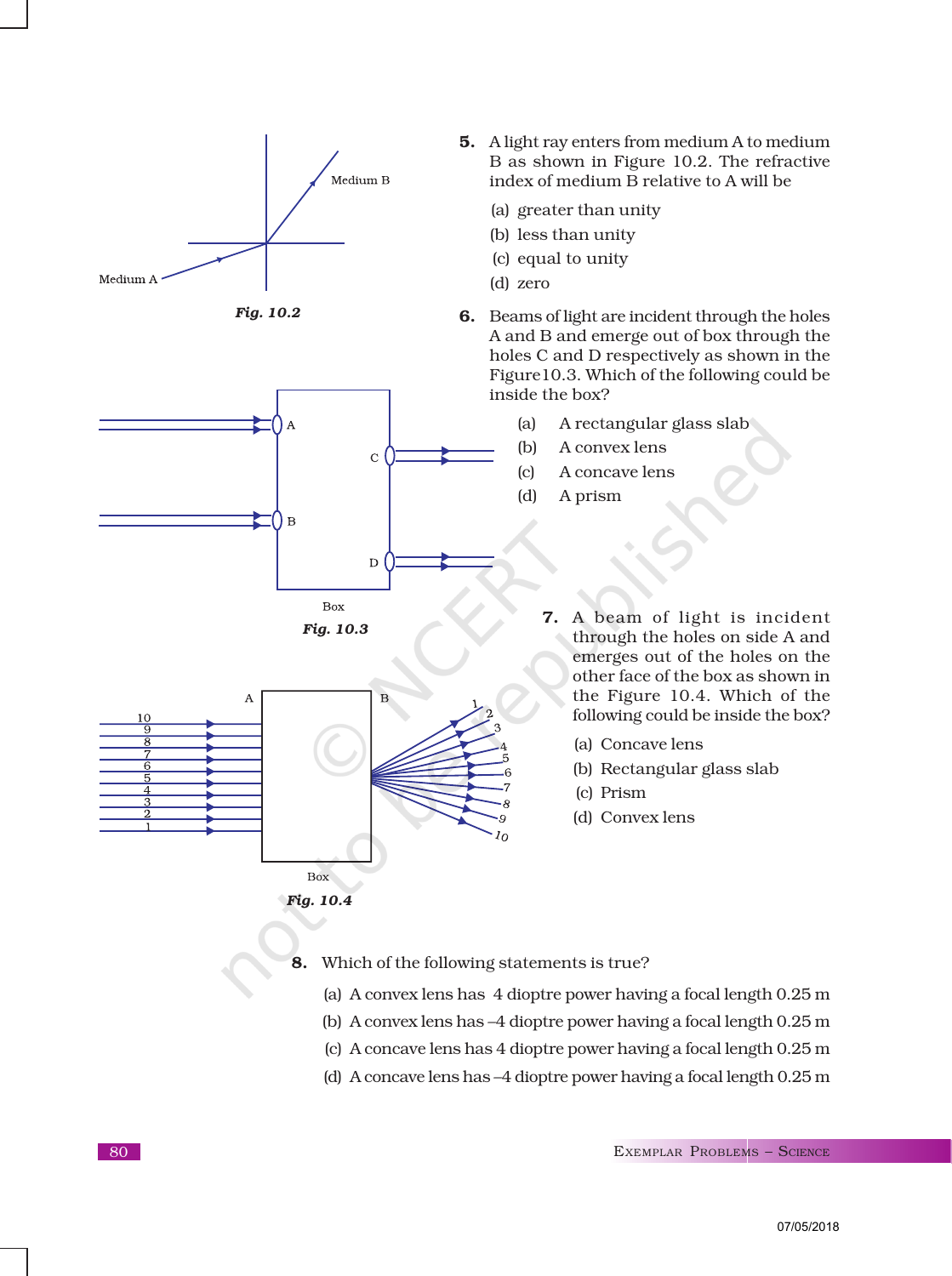- 9. Magnification produced by a rear view mirror fitted in vehicles
	- (a) is less than one
	- (b) is more than one
	- (c) is equal to one
	- (d) can be more than or less than one depending upon the position of the object in front of it
- 10. Rays from Sun converge at a point 15 cm in front of a concave mirror. Where should an object be placed so that size of its image is equal to the size of the object?
	- (a) 15 cm in front of the mirror
	- (b) 30 cm in front of the mirror
	- (c) between 15 cm and 30 cm in front of the mirror
	- (d) more than 30 cm in front of the mirror
- 11. A full length image of a distant tall building can definitely be seen by using
	- (a) a concave mirror
	- (b) a convex mirror
	- (c) a plane mirror
	- (d) both concave as well as plane mirror
- 12. In torches, search lights and headlights of vehicles the bulb is placed
	- (a) between the pole and the focus of the reflector
	- (b) very near to the focus of the reflector
	- (c) between the focus and centre of curvature of the reflector
	- (d) at the centre of curvature of the reflector
- 13. The laws of reflection hold good for
	- (a) plane mirror only
	- (b) concave mirror only
	- (c) convex mirror only
	- (d) all mirrors irrespective of their shape
- 14. The path of a ray of light coming from air passing through a rectangular glass slab traced by four students are shown as A, B, C and D in Figure 10.5. Which one of them is correct?
	- (a) A
	- (b) B
	- (c) C
	- (d) D



LIGHT – REFLECTION AND REFRACTION **81**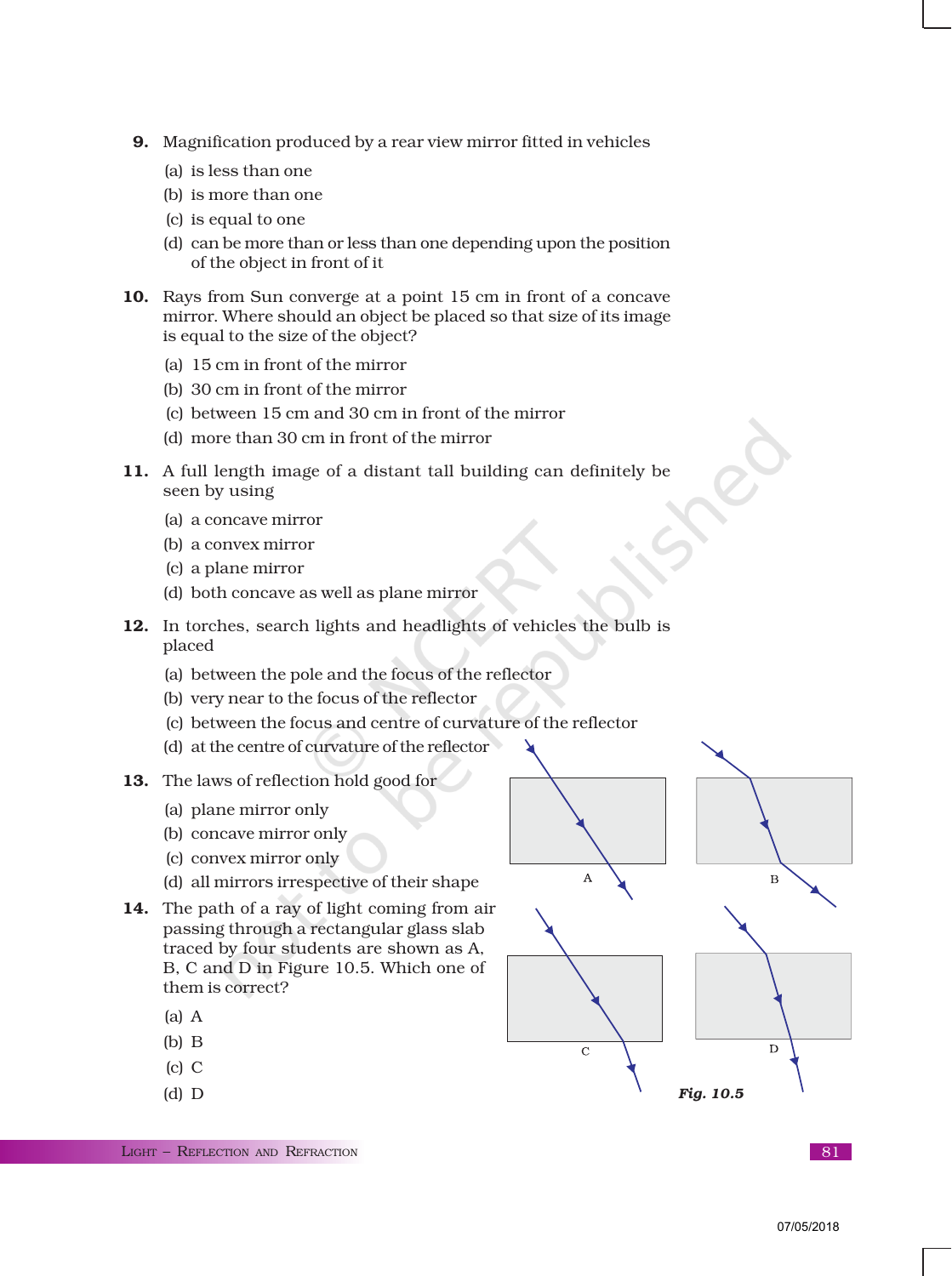- 15. You are given water, mustard oil, glycerine and kerosene. In which of these media a ray of light incident obliquely at same angle would bend the most?
	- (a) Kerosene
	- (b) Water
	- (c) Mustard oil
	- (d) Glycerine
- 16. Which of the following ray diagrams is correct for the ray of light incident on a concave mirror as shown in Figure 10.6?



17. Which of the following ray diagrams is correct for the ray of light incident on a lens shown in Fig. 10.7?

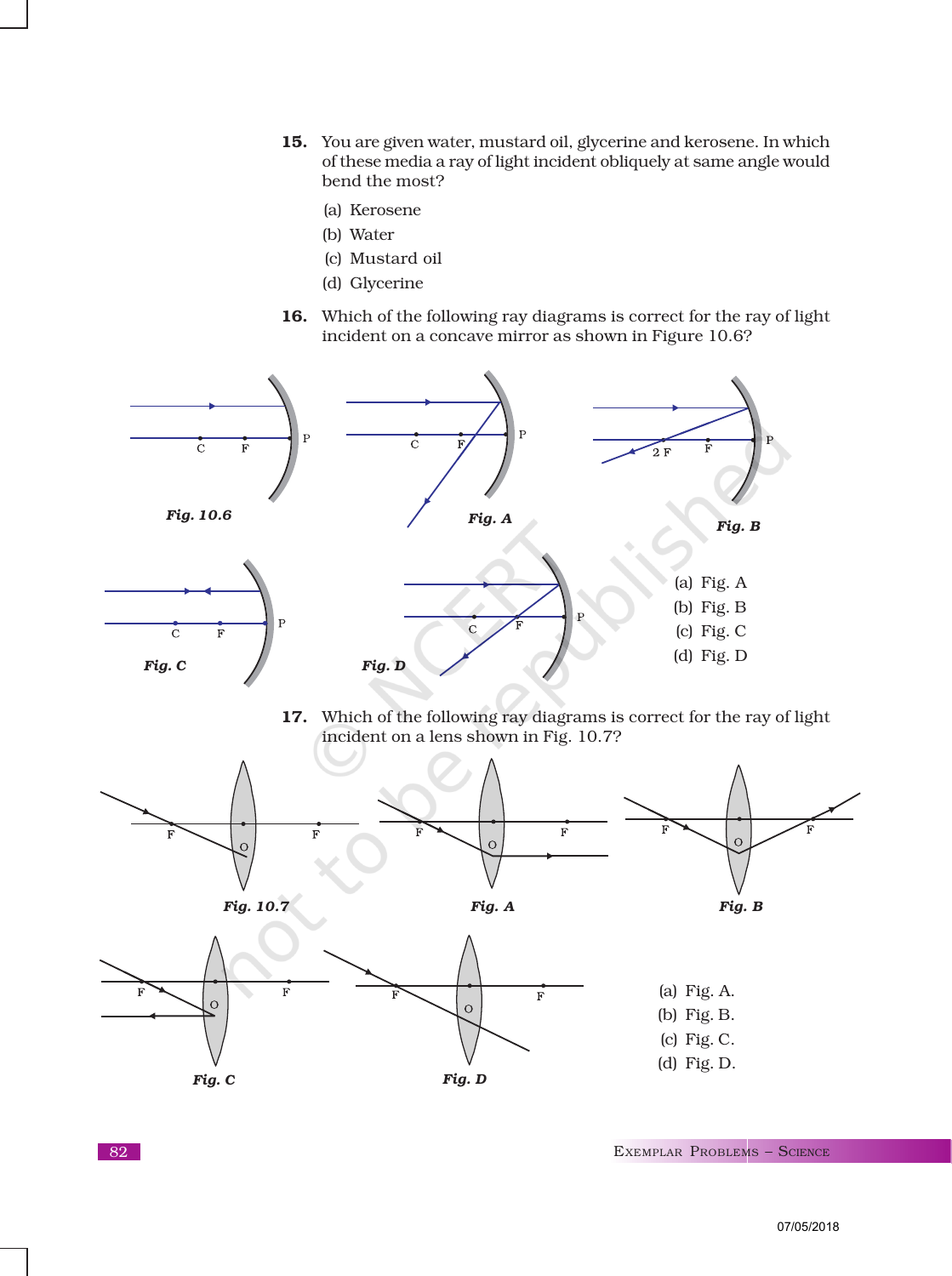- 18. A child is standing in front of a magic mirror. She finds the image of her head bigger, the middle portion of her body of the same size and that of the legs smaller. The following is the order of combinations for the magic mirror from the top.
	- (a) Plane, convex and concave
	- (b) Convex, concave and plane
	- (c) Concave, plane and convex
	- (d) Convex, plane and concave
- 19. In which of the following, the image of an object placed at infinity will be highly diminished and point sized?
	- (a) Concave mirror only
	- (b) Convex mirror only
	- (c) Convex lens only
	- (d) Concave mirror, convex mirror, concave lens and convex lens

### Short Answer Questions

- 20. Identify the device used as a spherical mirror or lens in following cases, when the image formed is virtual and erect in each case.
	- (a) Object is placed between device and its focus, image formed is enlarged and behind it.
	- (b) Object is placed between the focus and device, image formed is enlarged and on the same side as that of the object.
	- (c) Object is placed between infinity and device, image formed is diminished and between focus and optical centre on the same side as that of the object.
	- (d) Object is placed between infinity and device, image formed is diminished and between pole and focus, behind it.
- 21. Why does a light ray incident on a rectangular glass slab immersed in any medium emerges parallel to itself? Explain using a diagram.
- 22. A pencil when dipped in water in a glass tumbler appears to be bent at the interface of air and water. Will the pencil appear to be bent to the same extent, if instead of water we use liquids like, kerosene or turpentine. Support your answer with reason.
- 23. How is the refractive index of a medium related to the speed of light? Obtain an expression for refractive index of a medium with respect to another in terms of speed of light in these two media?
- 24. Refractive index of diamond with respect to glass is 1.6 and absolute refractive index of glass is 1.5. Find out the absolute refractive index of diamond.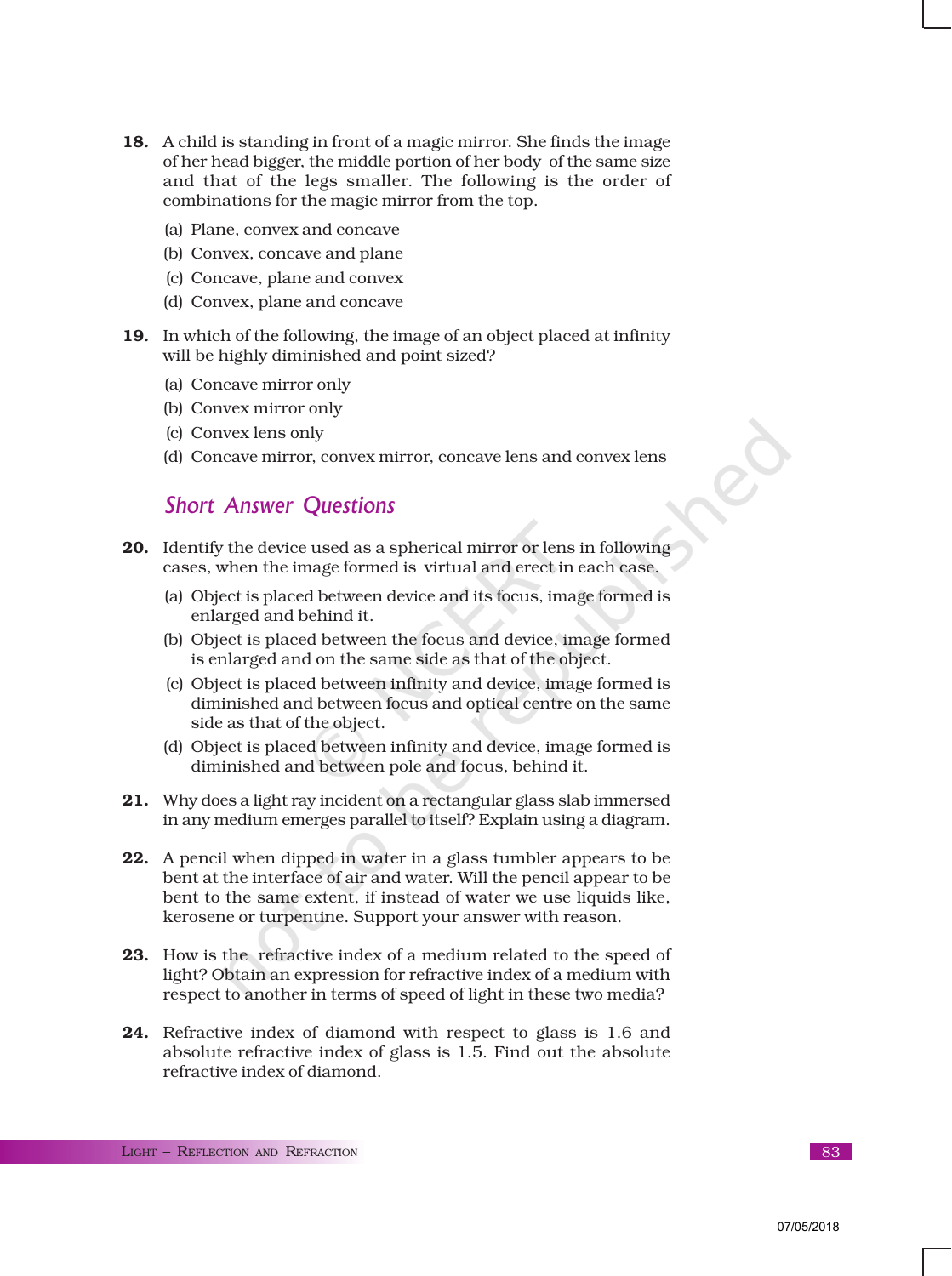- 25. A convex lens of focal length 20 cm can produce a magnified virtual as well as real image. Is this a correct statement? If yes, where shall the object be placed in each case for obtaining these images?
- 26. Sudha finds out that the sharp image of the window pane of her science laboratory is formed at a distance of 15 cm from the lens. She now tries to focus the building visible to her outside the window instead of the window pane without disturbing the lens. In which direction will she move the screen to obtain a sharp image of the building? What is the approximate focal length of this lens?
- 27. How are power and focal length of a lens related? You are provided with two lenses of focal length 20 cm and 40 cm respectively. Which lens will you use to obtain more convergent light?
- 28. Under what condition in an arrangement of two plane mirrors, incident ray and reflected ray will always be parallel to each other, whatever may be angle of incidence. Show the same with the help of diagram.
- 29. Draw a ray diagram showing the path of rays of light when it enters with oblique incidence (i) from air into water; (ii) from water into air.

## Long Answer Questions

- 30. Draw ray diagrams showing the image formation by a concave mirror when an object is placed
	- (a) between pole and focus of the mirror
	- (b) between focus and centre of curvature of the mirror
	- (c) at centre of curvature of the mirror
	- (d) a little beyond centre of curvature of the mirror
	- (e) at infinity
- 31. Draw ray diagrams showing the image formation by a convex lens when an object is placed
	- (a) between optical centre and focus of the lens
	- (b) between focus and twice the focal length of the lens
	- (c) at twice the focal length of the lens
	- (d) at infinity
	- (e) at the focus of the lens
- 32. Write laws of refraction. Explain the same with the help of ray diagram, when a ray of light passes through a rectangular glass slab.